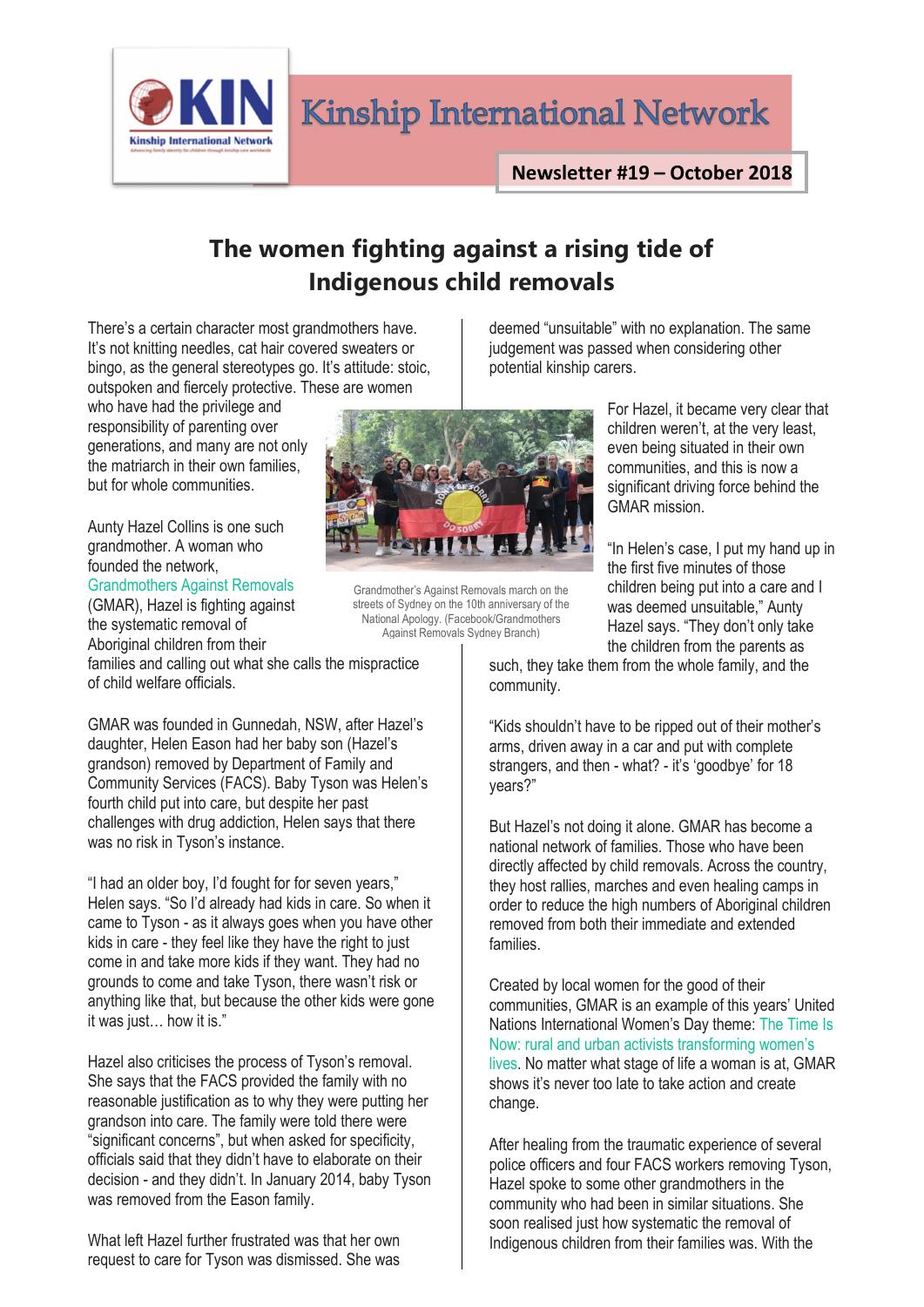knowledge that this was happening to other Aboriginal families and communities, Hazel saw promise in 'Grandmothers wanting to expose the Department and to stop these removals.'

Four years on, that vision has become a reality. GMAR has expanded nationally, with local grassroots chapters set up and working across the country.



(L-R) Grandmother's Against Removals Sydney Chapter: Helen Eason, Aunty Jenny Munro and Kaylene **Shillingsworth** 

Sydney chapter was formed in 2015 with the help of influential elder, Aunty Jenny Munro (pictured) who has long been involved in child welfare matters. GMAR Sydney meets up regularly at the Mudgin-Gal Women's Centre in the Inner City, and rallies when situations arise.

Last year, the GMAR Sydney were successful in the reinstatement of two children to Wiradjuri mothers, Bianca and Laura Lyons. However, there are challenges, and the group is finding that some mothers in the community avoid doing public demonstrations in fear that the department will target them.

Helen says she puts confidence in her elders and feels safe taking direction from women like Aunty Jenny and her mother. "That's who I look up to, those who have been doing activism for a long time. It's about going to the ones that have been there and have been doing great stuff. We have a lot of communication with each other," Helen says.

Like Helen, mother of four Kaylene, who was also affected by child removal, has been helped by her mother's guidance. Aunty Karen, Kaylene's mum, was one of the original GMAR members in 2014.

"When I first had my kids taken off me in 2016, we didn't know where to go or where to get the help. So it was lucky that mum knew all the people down here, all the Grandmothers," Kaylene says. "We were able to get the right support. I think the thing is just getting the right support when you're fighting' for the children.

"I think that's the thing with Aboriginal people - we get judged for our past and not the things we've done to change for our lives for the better."

Kaylene is back with her daughters now, and is an active member of GMAR Sydney. However, the gruelling process of child removal came at a cost which

still impacts her family. During the 12 months that Kaylene's daughters were in care an order was placed on her unborn child also — Meaning the child would be taken the moment it was born. But Kaylene tragically had a stillbirth, a daughter, at 35 weeks.

"I believe it was all the stress," Kaylene says. "Because that's when I'd had that order out to come and take the baby. I also had all this pressure was running around doing visits and running around and doing what they [FACS] wanted. So all that stress on my belly and myself and it was just so much trauma that they put me and my partner through. It's just terrible, this system."

Today, GMAR has reached milestones in order to protect families like Kaylene's. Following their protests, the group has approached the NSW Department of Family and Community Services to advocate for greater community involvement in decision making to reduce the numbers of Aboriginal children removed from families. Through this, they received a commitment from the NSW Minister for Family and Community Services, Brad Hazzard, to reduce the number of children in care. Now, FACS works in partnership with GMAR to implement the [Guiding Principles for](https://www.facs.nsw.gov.au/reforms/children,-young-people-and-families/guiding-principles-for-strengthening-the-participation-of-local-aboriginal-community-in-child-protection-decision-making)  [Strengthening the Participation of Local Aboriginal](https://www.facs.nsw.gov.au/reforms/children,-young-people-and-families/guiding-principles-for-strengthening-the-participation-of-local-aboriginal-community-in-child-protection-decision-making)  [Community in Child Protection Decision Making](https://www.facs.nsw.gov.au/reforms/children,-young-people-and-families/guiding-principles-for-strengthening-the-participation-of-local-aboriginal-community-in-child-protection-decision-making) which were largely developed by GMAR.

The GMAR NSW network, including its Sydney Chapter, all work to ensure that the Guiding Principles are adhered to and that promises from the Minister are upheld.

However, Helen says that GMAR is not about going in and liaising with the department, it's about giving community control over their own affairs.

"We're educating whilst we're out here on the ground and through our meetings and protests because we're calling the same demands, we're repeating ourselves. It's not about us going in there and educating a department that has failed us, and continues to fail us, this is about giving control back to our community. Giving them back a voice, and getting some of that power back," she says.

It's evident GMAR was established through the unity of sisterhood, and Aunty Hazel says it expresses the saying, behind every great man, there's a great woman. But great power comes great responsibility,

"We know who's the boss in the family - it's the women who drive everything. And whilst we all feel empowered by each other - us women - our men need to feel empowered too. It's very demeaning for a dad, to stand there and not be able to protect his children from being removed, and not be able to protect his wife. And it takes away the warrior within," Aunty Hazel says.